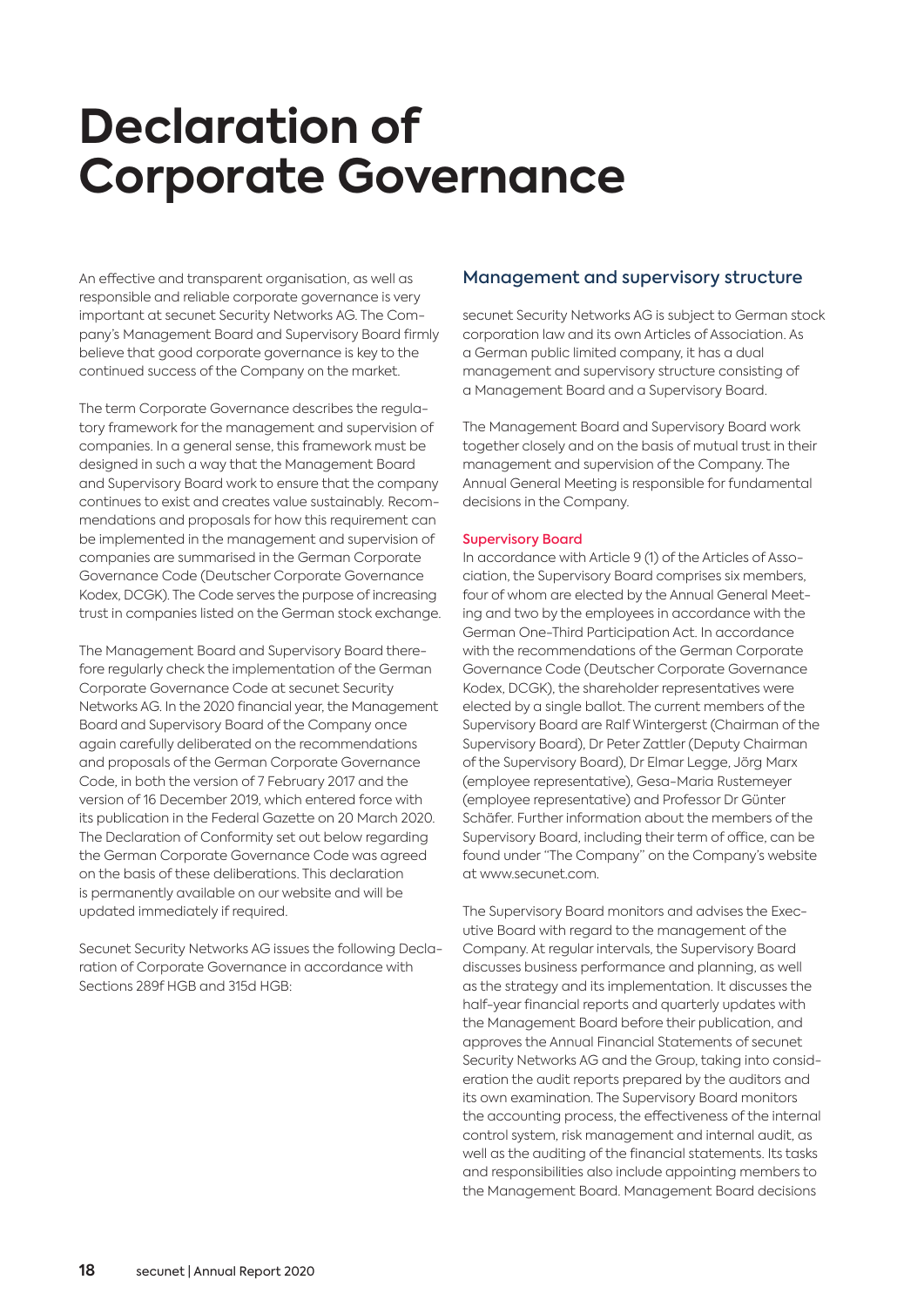of fundamental importance, such as major acquisitions, disposals and financial measures, require the consent of the Supervisory Board. An extraordinary meeting of the Supervisory Board is convened as and when necessary should significant events arise. The Supervisory Board has drawn up rules of procedure for its work, which are published on the Company's website.

The Chair of the Supervisory Board is elected by the Supervisory Board from among its members. The Chair coordinates the work carried out within the Supervisory Board, chairs its meetings and represents its interests externally. The Supervisory Board strives to continually improve the effectiveness and efficiency of its activities. The efficiency review or self-assessment of the Supervisory Board is carried out at the end of each year. For the purposes of self-assessment, each member of the Supervisory Board answers a structured questionnaire on the individual effectiveness criteria. The results, including any possible proposals for improvement, are discussed at the first meeting of the following year, at which the annual financial statements are adopted.

The knowledge, skills and professional experience required to fulfil the remit are taken into account when drawing up the nominations for election to the Supervisory Board. The Supervisory Board of secunet Security Networks AG has also specified concrete targets for its composition, with due consideration given to diversity. At least one seat on the Supervisory Board is reserved for a female member. One or more Supervisory Board members should also have many years of special experience abroad, acquired as a result of working abroad or due to a foreign country of origin. Furthermore, an age limit of 70 years is planned for members of the Supervisory Board.

The Supervisory Board has also drawn up a profile of skills for the board as a whole. The purpose of the skills profile is to ensure that the members of the Supervisory Board possess all the knowledge and experience considered essential in light of the activities of secunet Group.

Nominations by the Supervisory Board to the Annual General Meeting shall take into account the aforementioned targets for the composition of the Supervisory Board and, at the same time, endeavour to meet the requirements of the skills profile for the board as a whole. In the reporting period, the Supervisory Board did not submit any proposals to the Annual General Meeting for the election of Supervisory Board members (shareholder representatives). The composition of the Supervisory Board complied with the specifications of the skills profile both before and after the Supervisory Board elections in 2019. The Supervisory Board members possessed and possess the professional and personal qualifications deemed necessary. They were and are all familiar with the sector in which the Company is active and had and have the essential knowledge, skills and experience for the Company.

Furthermore, in accordance with Section C.6 of the German Corporate Governance Code, the Supervisory Board should include what it considers to be an appropriate number of members on the shareholder side who are independent of the Company, its Management Board and the controlling shareholder. Taking into account particularly the ownership structure and the size of the board as a whole, the Supervisory Board has come to the conclusion that one independent shareholder representative as per the above definition is appropriate and that Supervisory Board member Dr Elmar Legge meets the requirements. Dr Legge thus also complies with the recommendation in Section C.9 of the German Corporate Governance Code, according to which, in the case of a company that has a controlling shareholder – which applies to secunet Security Networks AG due to the majority holding of Giesecke + Devrient GmbH, Munich – and whose Supervisory Board has six members or fewer, at least one shareholder representative should be independent of the controlling shareholder.

Furthermore, according to Section C.7 of the German Corporate Governance Code, more than half of the shareholder representatives should be independent of the Company and the Management Board. A Supervisory Board member is deemed to be independent of the Company and its Management Board if he or she has no personal or business relationship with the Company or its Management Board that could constitute a material and not merely temporary conflict of interest. In accordance with Section C.7 of the German Corporate Governance Code, the shareholder side shall, when assessing the independence of its Supervisory Board members from the Management Board and the Company, in particular take into account whether the Supervisory Board member or a close family member of the Supervisory Board member (i) was a member of the Management Board of the Company in the two years prior to the appointment, (ii) currently has or has had a material business relationship with the Company or a company dependent on it (e. g. as a customer, supplier, lender or consultant), either directly or as a shareholder or in a responsible function of a company outside the Group, in the year leading up to the appointment, (iii) is a close family member of a Management Board member, or (iv) has been a member of the Supervisory Board for more than twelve years. If one or more of the aforementioned indicators applies and the Supervisory Board member in question is nevertheless considered to be independent, this shall be justified in the Declaration of Corporate Governance pursuant to Section C.8 of the German Corporate Governance Code. According to the Supervisory Board's assessment, and in accordance with the recommendation under Section C.7 of the German Corporate Governance Code, more than half of the shareholder representatives are independent of the Company and the Management Board, namely Mr Ralf Wintergerst, Dr Peter Zattler and Dr Elmar Legge. In this assessment,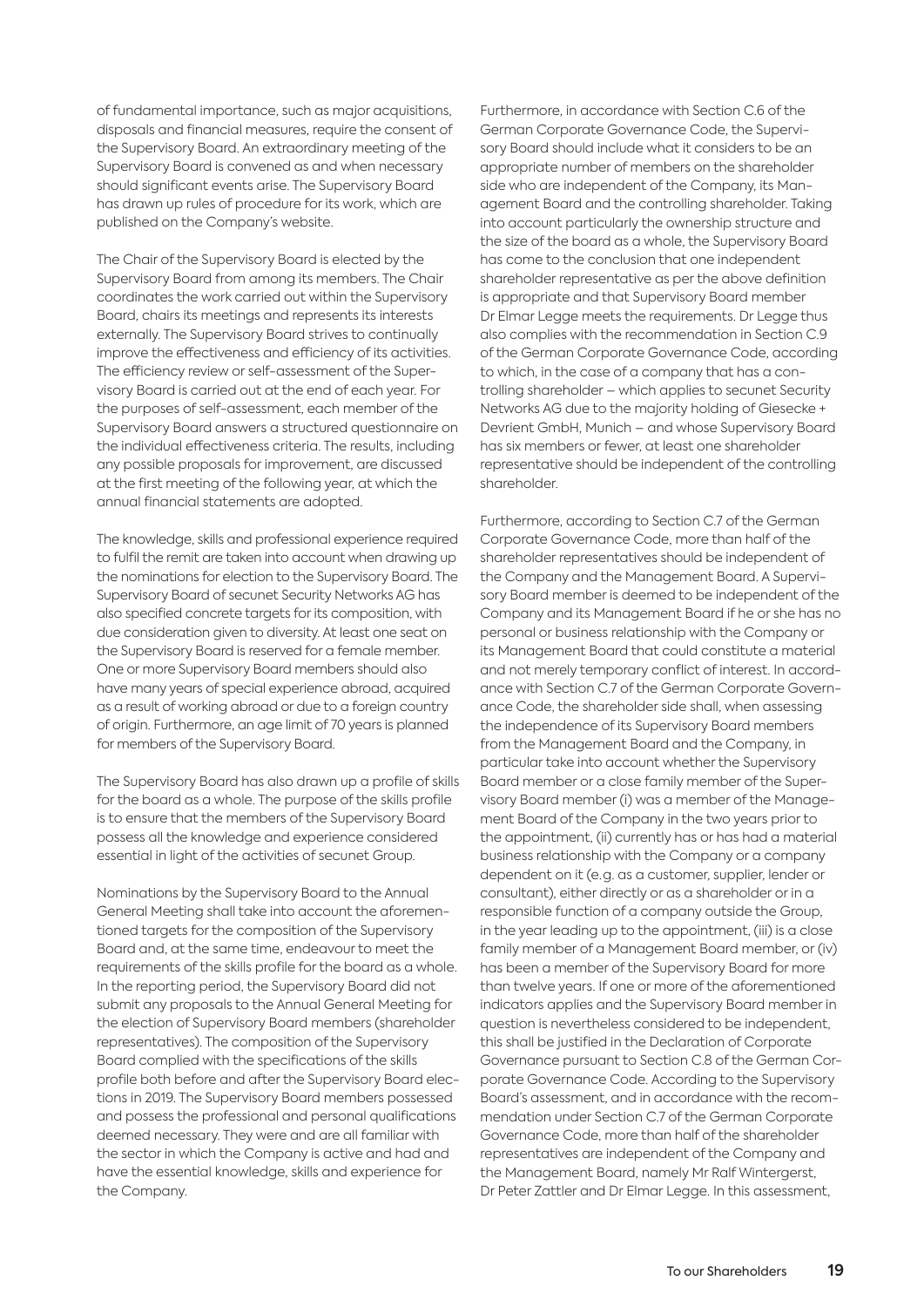the Supervisory Board also took into consideration the fact that Dr Zattler has been a member of the Supervisory Board since 2004 and Dr Legge since 1999. Both therefore fulfil one of the aforementioned indicators with a length of service of more than twelve years, so that – in accordance with the recommendation under Section C.8 of the German Corporate Governance Code – reasons are to be given in the Declaration of Corporate Governance as to why both Supervisory Board members are nevertheless considered independent. Dr Zattler and Dr Legge perform their duties with great diligence and consistently in line with the corporate interests of secunet Security Networks AG. With the exception of their respective length of service. Dr Zattler and Dr Legge have no other personal or business relationships with the Company or its Management Board, nor are there any other indications that could be construed as constituting a material and not merely temporary conflict of interest. In the opinion of the Supervisory Board, it would therefore be wrong to conclude a lack of independence from the Company and the Management Board based solely on the length of service.

The Supervisory Board has not formed any committees. In the opinion of the Supervisory Board, this is not in fact necessary, as it comprises only six members. Given a board of this size, efficient operation can be guaranteed without the establishment of committees.

#### Management Board

The Management Board consists of four members, namely the Chairman of the Management Board, Mr Axel Deininger, Mr Thomas Pleines, Mr Torsten Henn and Dr Kai Martius.

The Management Board, as the body responsible for managing the Company, conducts the Company's business under its own responsibility and in the Company's interests. Its aim is to increase the enterprise value on a sustainable basis. In particular, it determines the principles of the Company's policy and is also responsible for developing the Company's strategy, for planning and setting the Company's budget, for allocating resources, and for controlling and managing the Company's corporate and business divisions. Specific measures described in the Management Board's rules of procedure require the approval of the Supervisory Board. The Management Board is responsible for preparing the Company's quarterly updates, the Company's half-year financial reports, the Annual Financial Statements of secunet Security Networks AG, and the Consolidated Financial Statements.

The Management Board works closely with the Supervisory Board. It informs the Supervisory Board regularly, comprehensively and without delay – by means of written and verbal reports – of all issues important to the Company as a whole with regard to strategy and strategy implementation, planning, business

performance, the financial and earnings situation, and entrepreneurial risks. The Supervisory Board is involved without delay in all decisions fundamental to the Company. No age limit is planned for members of the Management Board.

#### Targets for the appointment of women

The Supervisory Board has implemented the requirements of the legislation that came into force on 1 May 2015 regarding the equal participation of women and men in management positions.

At its meeting on 4 May 2017, the Supervisory Board established a target of 17 percent for the proportion of women on the Supervisory Board, relating to the implementation period from 1 July 2017 to 30 June 2022, which corresponds to the goal of electing one female member to the Supervisory Board. The Supervisory Board took this target into account in its election proposals to the Annual General Meeting in May 2019.

The Supervisory Board last dealt with the target figure for the proportion of women on the Management Board of the Company at its meeting on 25 March 2020 and resolved to retain the previously applicable target figure of zero percent. In the view of the Supervisory Board, the search for suitable female candidates remains a challenge in the current market environment and in the business fields of secunet Security Networks AG. It is the opinion of the Supervisory Board that a higher target cannot be considered realistic at the present time. This target remains applicable until 31 May 2025.

With regard to the two management levels below the Management Board, the Management Board set the following targets for the period from 1 July 2017 to 30 June 2022: zero percent for the first level and eleven percent for the second level. In view of the small size of the Company, the limited number of management positions and the associated low level of fluctuation, the Management Board is of the opinion that more ambitious targets would currently not be realistic. However, the Management Board reiterates its intention to move towards a higher proportion of management positions being held by women to the greatest extent possible.

In the 2020 financial year, the proportion of women at the second management level below the Management Board was 9 percent (previous year: 8 percent).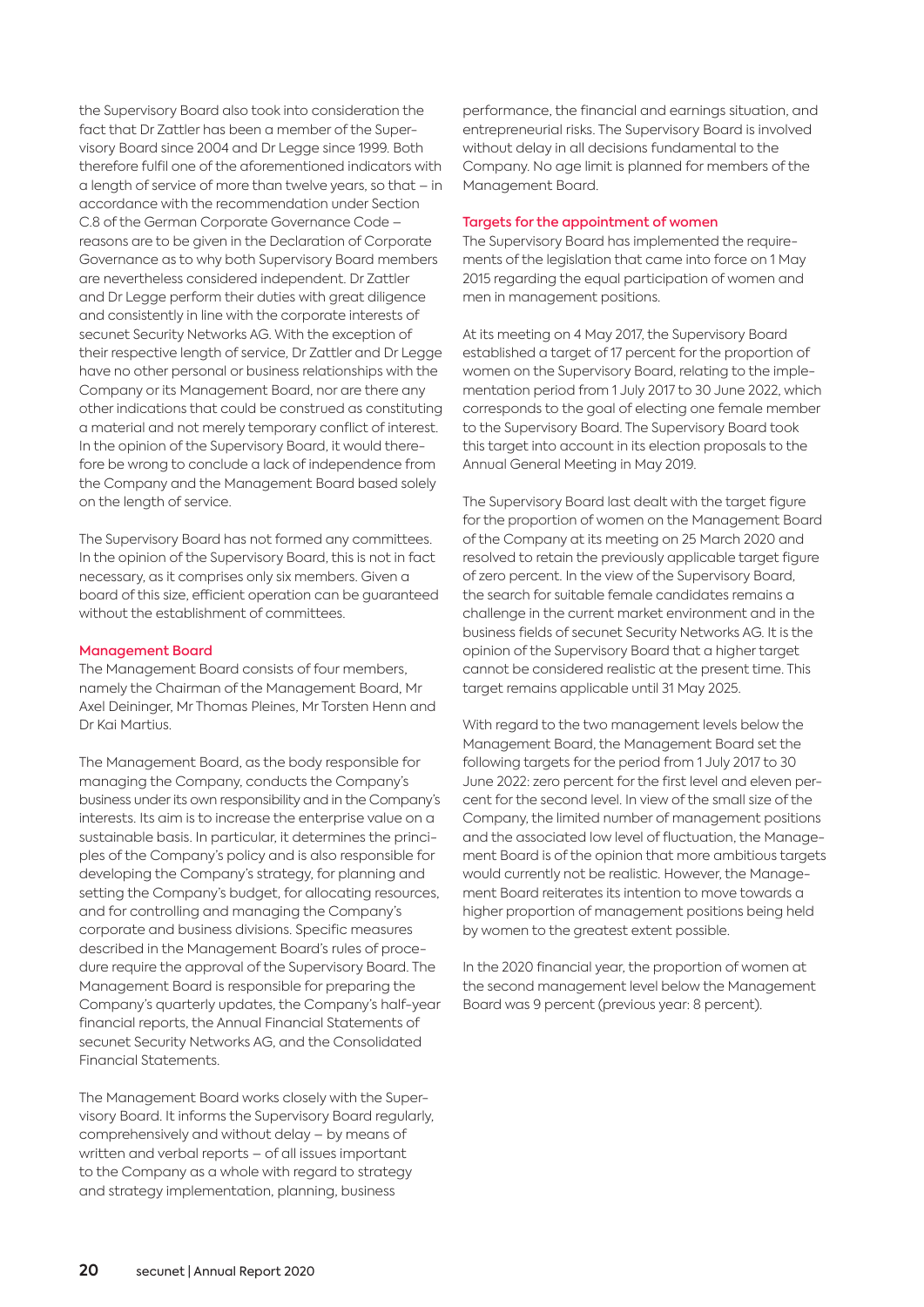#### Responsible risk management

Good corporate governance also means that the Company must take a responsible approach to risk. Systematic risk management as part of our value-oriented Group management ensures that risks are identified and evaluated at an early stage, and that risk positions are optimised. The Management Board reports regularly to the Supervisory Board on the current development of key risks. Details of risk management at secunet Security Networks AG can be found in the combined Management Report. It also contains the report on the key characteristics of the internal control and risk management system relating to accounting.

## Transparent corporate governance

Transparency in corporate governance is very important to the Management Board and Supervisory Board of secunet Security Networks AG. Shareholders, all participants in the capital market, financial analysts, shareholder associations and the media are provided with comprehensive, regular and up-to-date information regarding the Company's position and key changes to the Company's business.

secunet Security Networks AG reports to its shareholders four times a year on business performance and on the financial and earnings situation, and makes all reports and information permanently available to shareholders on the Company's website at www.secunet.com. The dates for regular financial reporting are listed in the financial calendar. If any circumstances arise at secunet Security Networks AG that might significantly influence the stock market price of the Company, these are disclosed in ad hoc announcements in accordance with the legal requirements. The financial calendar and ad hoc announcements are available to view on the website of secunet Security Networks AG under >> The Company >> Investor Relations >> Financial News and Reports.

#### Shareholders and Annual General Meeting

The shareholders of secunet Security Networks AG may exercise their rights, including voting rights, at the Annual General Meeting. Shareholders can exercise their voting rights at the Annual General Meeting themselves or choose an agent or Company proxy bound by their instructions to exercise the voting rights. The Annual General Meeting takes place in the first eight months of the financial year. The Chairman of the Supervisory Board normally chairs the Annual General Meeting. Ahead of the Annual General Meeting, shareholders receive comprehensive information about the past financial year and about the individual items on the agenda of the upcoming meeting by way of the Annual Report and invitation to the meeting. All relevant documents and information on the Annual General Meeting, together with the Annual Report, are also available on our website.

In accordance with the provisions of law, the auditors are appointed by the Annual General Meeting. At the Annual General Meeting on 8 July 2020, the Essen branch of PricewaterhouseCoopers GmbH, registered office in Frankfurt am Main, was appointed as auditors for secunet Security Networks AG and Group auditors for secunet Group for the 2020 financial year, and was therefore selected to perform an audit review of the Condensed Financial Statement and the Interim Management Report of secunet Security Networks AG and secunet Group as at 30 June 2020.

Shareholders are notified of important dates by means of a financial calendar published in the Annual Report, in the quarterly updates and on the Company's website.

Further detailed information about secunet Security Networks AG is available on our website at www.secunet.com.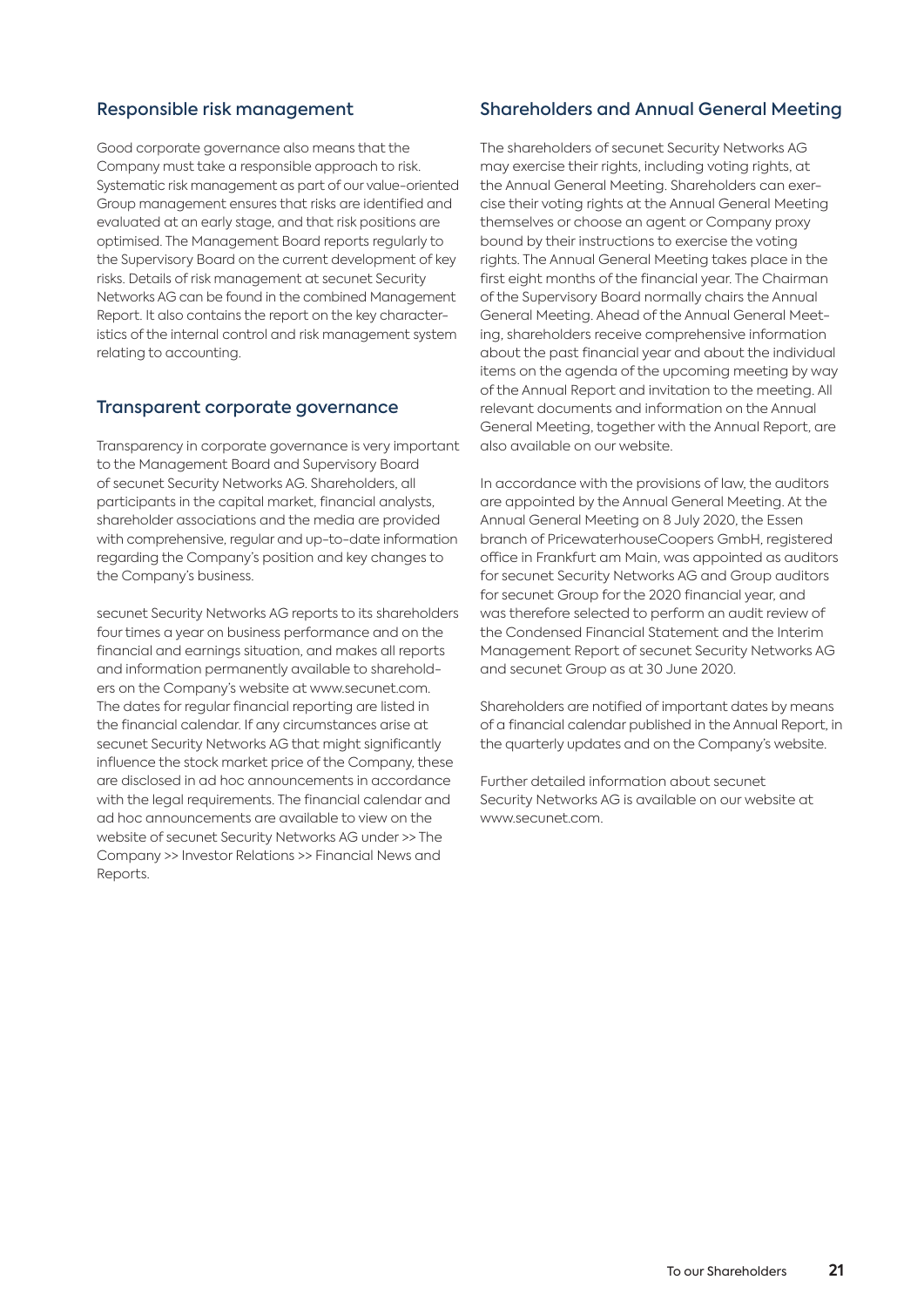## Corporate governance guidelines

The Articles of Association of secunet Security Networks AG form the basis of our Company. The Company's Articles of Association, the current Declaration of Conformity, the Declarations of Conformity for previous years and further corporate governance documents can be found online at www.secunet.com under >> The Company >> Investor Relations >> Corporate Governance.

The Management Board has introduced a Code of Conduct for the Company and its employees, summarising the business principles of secunet Security Networks AG. These principles are a crucial part of how secunet Security Networks AG sees itself, and of the expectations that it strives to meet. The Code of Conduct sets down standards of conduct for dealing with all the economic, legal and moral challenges that we face in our day-to-day business activities, and is intended to serve as a benchmark and guide when working with customers, suppliers and other business partners, as well as for our conduct towards our competitors. It also governs our conduct in financial matters and trading in secunet shares, their derivatives and other financial instruments. The Company has set up a compliance unit for questions arising in connection with the Code of Conduct.

In accordance with the provisions of Section A.2 of the German Corporate Governance Code, the Company has an electronic whistleblower system that provides employees with an opportunity to report, under protection, legal violations within the Company. This option is also available to third parties.

## Management Board and Supervisory Board remuneration

secunet Security Networks AG complies with statutory regulations and the recommendations of the German Corporate Governance Code in the version applicable in the 2020 financial year and discloses the remuneration of each individual member of the Management Board. In this Annual Report (more specifically, in the remuneration report, which forms part of the Management Report), we detail the remuneration of the members of the Management Board and Supervisory Board.

## Information on stock option programmes and similar securities-based incentive systems

No stock option programmes or similar securities-based incentive systems existed in the reporting year for members of corporate bodies or employees of the Company.

## Notification of transactions under Article 19 of the European Market Abuse Regulation (managers' transactions)

Article 19 of the European Market Abuse Directive (EU) No. 596 / 2014 requires members of corporate bodies (Supervisory Board / Management Board) and certain executives, as well as closely related parties, to disclose transactions in secunet shares or related financial instruments where the sum total of such transactions reaches or exceeds 20,000 euros within a single calendar year. Disclosures regarding managers' transactions (directors' dealings) are also published on our website under Investor Relations >> Share Information. No managers' transactions were reported in the 2020 financial year.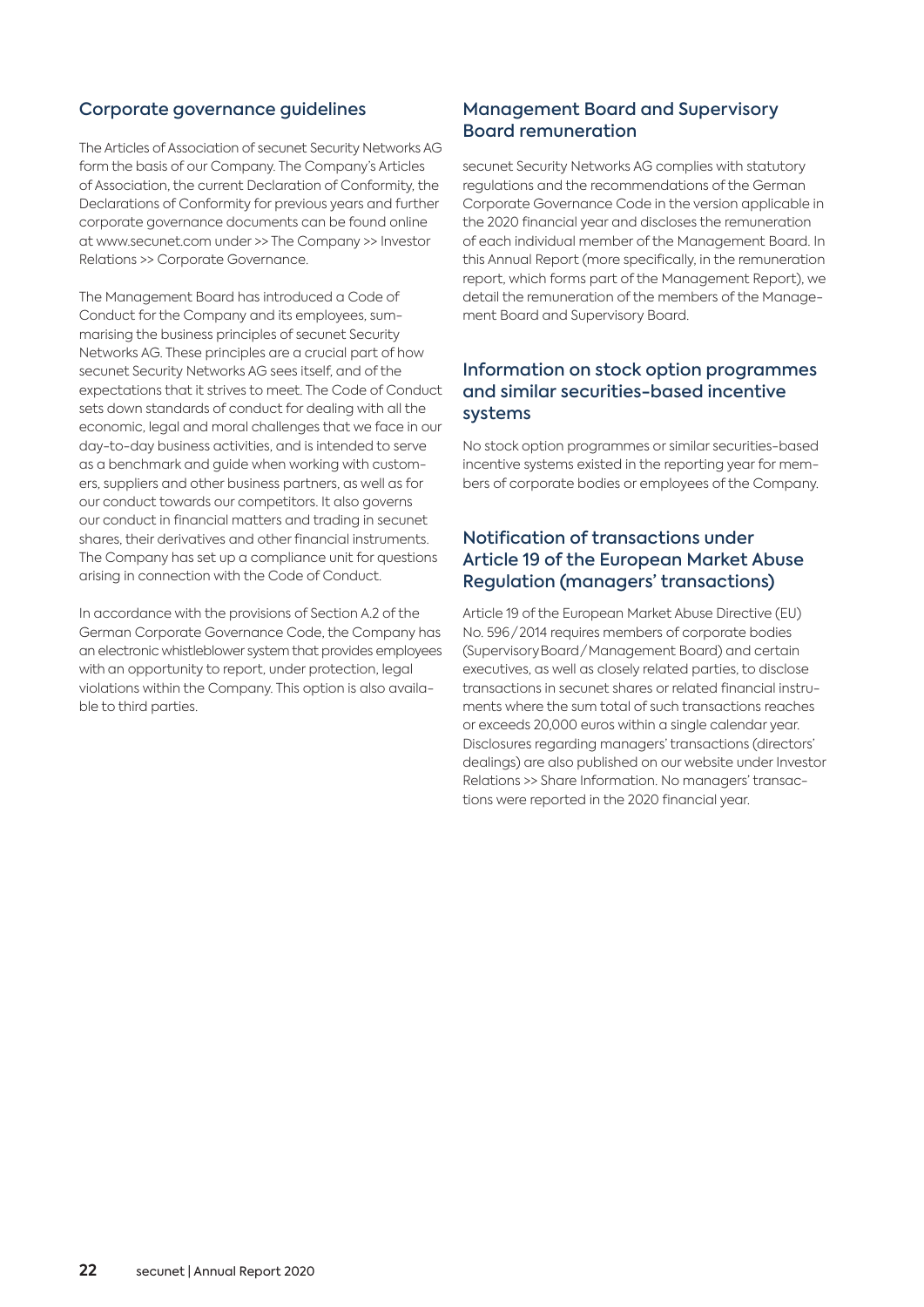## Accounting and auditing of the financial statements

secunet Security Networks AG prepares its Consolidated Financial Statements and Consolidated Interim Financial Statements in accordance with the International Financial Reporting Standards (IFRS) as applicable in the European Union. The Annual Financial Statements of secunet Security Networks AG are prepared in accordance with German commercial law (HGB) and the German Stock Corporation Act. The Annual and Consolidated Financial Statements are compiled by the Management Board and audited by the auditors and the Supervisory Board. Quarterly updates and the half-year financial report are discussed by the Management Board and Supervisory Board prior to their publication.

secunet Security Networks AG's Consolidated and Annual Financial Statements have been audited by the Essen branch of PricewaterhouseCoopers GmbH, registered office in Frankfurt am Main, the auditors appointed by the 2020 Annual General Meeting. The audits were performed in accordance with Section 317 HGB and with due consideration for the generally accepted standards for the audit of financial statements in Germany promulgated by the Institute of Public Auditors in Germany (IDW). The undersigned auditors for the Annual Financial Statements and Consolidated Financial Statements of secunet Security Networks AG are Mr Lutz Granderath and Mr Michael Herting.

It was also contractually agreed with the auditors that they inform the Supervisory Board without delay of any potential grounds for exclusion or bias and of any findings or occurrences of significance to the Supervisory Board's remit that came to light during the auditing of the financial statements.

The Condensed Consolidated Interim Financial Statements and the Interim Group Management Report as at 30 June 2020 were subjected to an audit review by PricewaterhouseCoopers GmbH.

# Declaration of Conformity under Section 161 of the German Stock Corporation Act dated 26 November 2020

The management and supervisory boards of companies listed on the German stock exchange are legally obliged, in accordance with Section 161 of the German Stock Corporation Act (Aktiengesetz, AktG), to annually declare whether the official recommendations of the Government Commission on the German Corporate Governance Code applicable at the time of making the declaration have been fulfilled and will be fulfilled. The Company is furthermore required to disclose which recommendations of the Code have not been applied or will not be applied and to explain the reasons for this. This Declaration of Conformity is printed in full below, with explanations. The Declaration of Conformity can also be found on secunet Security Networks AG's website under >> The Company >> Investor Relations >> Corporate Governance. The Declarations of Conformity issued in the last five years are permanently available on the website.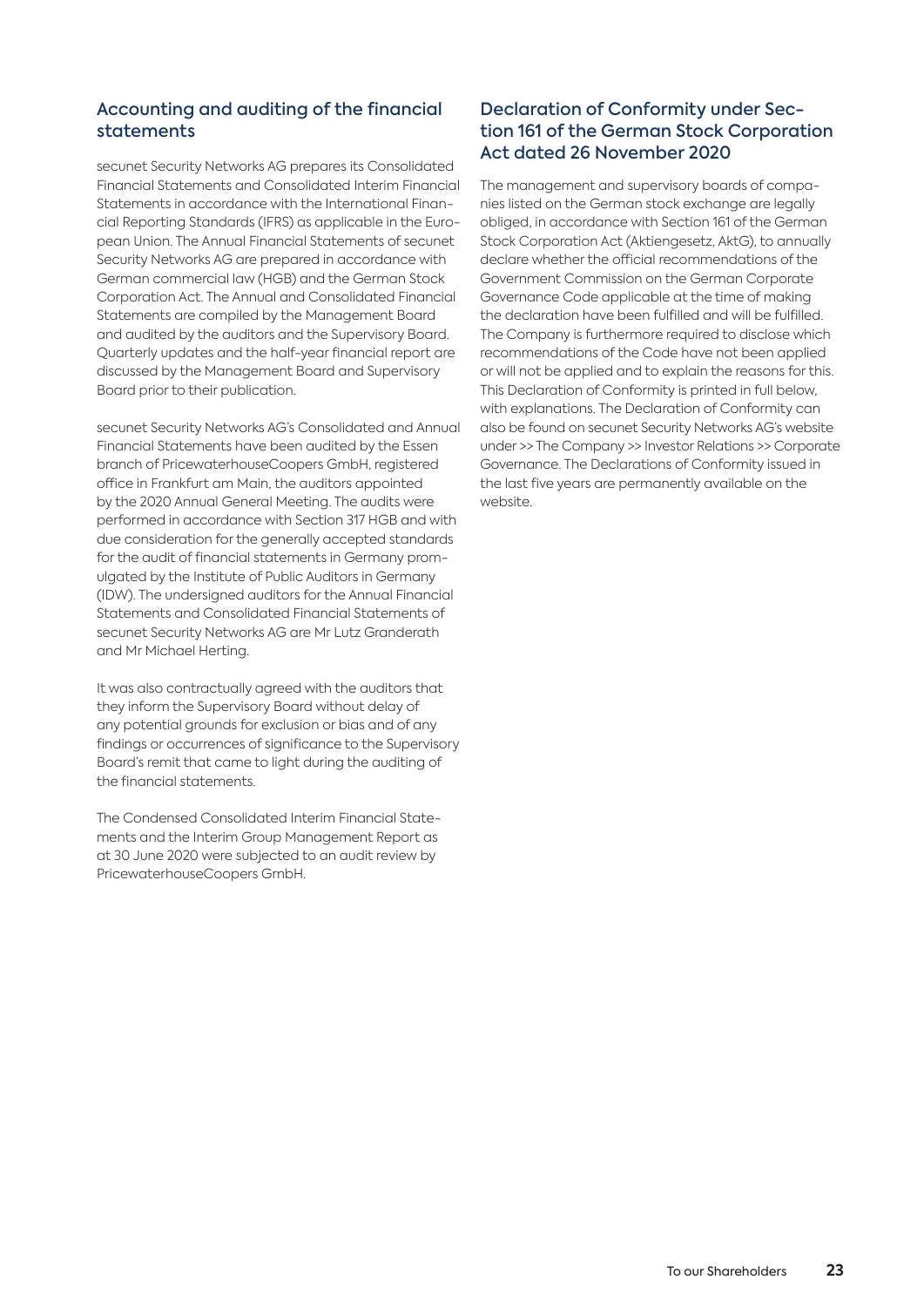#### I.

Since submission of the last Declaration of Conformity in November 2019, secunet Security Networks AG has complied with the recommendations of the Government Commission on the German Corporate Governance Code, as amended in the version in force on 7 February 2017 (DCGK 2017) and published by the German Ministry of Justice in the official part of the Federal Gazette on 24 April 2017, with the following exceptions:

#### D&O insurance for the Supervisory Board Section 3.8, para. 3 DCGK 2017: A similar deductible shall be agreed upon in any D&O policy for the Supervisory Board.

Explanation: The Supervisory Board of secunet Security Networks AG conducts its business with the utmost sense of responsibility. A deductible would not give rise to any additional improvement or incentive.

#### Age limit for Management Board members Section 5.1.2, para. 2, sentence 3 DCGK 2017: An age limit for members of the Management Board shall be specified.

Explanation: secunet Security Networks AG does not stipulate an age limit for Management Board members, as the age of the particular Management Board member is not a blanket criterion for suitability to hold a position on the Management Board. An age limit would therefore generally limit the selection of suitable candidates to an unreasonable degree.

#### Regular limit for the term of office on the Supervisory Board

Section 5.4.1, para. 2, sentence 1 DCGK 2017: The Supervisory Board shall determine concrete objectives regarding its composition, and shall prepare a profile of skills and expertise for the entire Board. Within the company-specific situation the composition of the Supervisory Board shall reflect appropriately the international activities of the company, potential conflicts of interest, the number of independent Supervisory Board members within the meaning of number 5.4.2, an age limit and a regular limit to Supervisory Board members' term of office, both to be specified, as well as diversity.

Explanation: The Supervisory Board of secunet Security Networks AG has not specified a regular limit for the term of office on the Supervisory Board. In the view of the Supervisory Board such a restriction is not necessary with regard to efficient operation of the Board, especially since the Board's work may benefit from the experience of long-standing members.

Establishment of Supervisory Board committees and remuneration of committee members Section 5.3.1 DCGK 2017: Depending on the specific circumstances of the enterprise and the number of Supervisory Board members, the Supervisory Board shall form committees of members with relevant specialist expertise.

Section 5.3.2 DCGK 2017: The Supervisory Board shall establish an Audit Committee [...].

Section 5.3.3 DCGK 2017: The Supervisory Board shall form a Nomination Committee.

#### Section 5.4.6, para. 1, sentence 2 DCGK 2017: The status as Chair or membership of a committee shall also be taken into consideration when specifying the remuneration of Supervisory Board members.

Explanation: The Supervisory Board of secunet Security Networks AG has no committees. In the opinion of the Supervisory Board, this is not in fact necessary, as the Supervisory Board comprises only six members. Four members are elected by the shareholders and two members by the employees (employee representatives) in accordance with the One-Third Participation Act pertaining to employees on the Supervisory Board (Drittelbeteiligungsgesetz). Given a board of this size, efficient operation of the Supervisory Board can be guaranteed without the establishment of committees.

Due to the number of Supervisory Board members and the composition of the Supervisory Board, establishing a separate Audit Committee would not increase the efficiency of the work performed by the Supervisory Board in relation to accounting, risk management, compliance and the auditing of the financial statements.

Furthermore, due to the number of Supervisory Board members and the composition of the Supervisory Board, establishing a separate Nomination Committee would not increase the efficiency of the work performed by the Supervisory Board with regard to the nomination of suitable candidates for the Supervisory Board's proposals to the General Meeting for the election of Supervisory Board members. An additional Nomination Committee has therefore not been established.

Since the Supervisory Board has no committees, the issue of a special remuneration for committee chairs and members is not currently relevant.